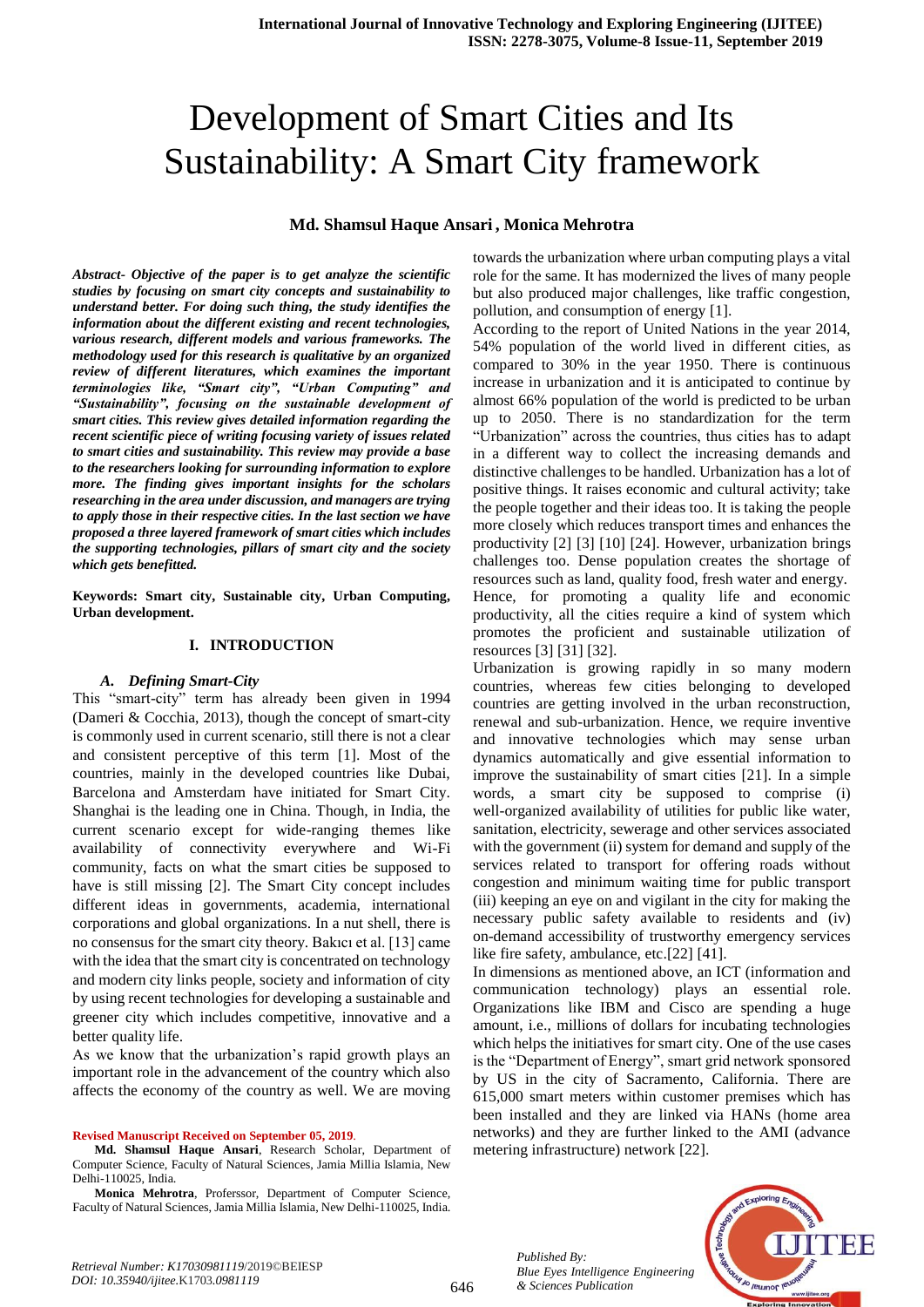Another use case is "Smart Amsterdam" where the "Digital Road Authority" mines variety of data related to traffic for providing services like on-demand parking space, and estimated travelling time to the users. Hence by decreasing waiting time, congestion, and air pollution, can improve the safety of road and quality life for the citizens [43]. Different types of devices discussed as under jointly form which is termed as 'Internet of Things' which are important in the development of smart cities:-

- A variety of sensors which are used to observe the status of utilities like electricity, load on transport, water supply and captures the current data [9] [10];
- Gateways which collects updated data from such the sensors, performs analytics in their boundaries locally and on the basis of the result, takes action locally to prevent faults which are likely to occur from disseminating further into the other networks [46] ;
- Communication infrastructure for connecting such gateways with the server cloud to transmit data by following the provision of local area.

In cloud based architecture, Server farms warehouses the data; performs mining of this kind of data in real-time for giving useful information to different stakeholders via different medium like mobile devices. The next essential component is the "design architecture" of various ICT tools related to smart city projects. Although there are limited firms which dominate the ICT platform for smart cities in the present scenario, it is needed to build platforms through open gateways, APIs and open data sets with the intention that experts of many Indian IT firms (including both big and small) and the big developer communities may be targeted for developing innovative applications as well as other services [42] [43].

The devices and sensors used for communication, transmission infrastructure gives big chance for electronics manufacturing locally that has been recognized like a targeted area with the government. Such kind of data collected is made open and can be utilized for big data analytics start-ups in the country. The third and the last is the "Smartness Measurement" of various cities. A body of mobile operators, i.e., the GSM Association—has launched the index for smart cities which consists of a group of market, social and economic indicators which tracks the initiatives to be taken for smart cities. The ICT/mobile indicators are the subset of a wider range of smart cities indicators. Its use will permit the cities to compute the impact of ICT/mobile on the city's operations, its local economy and its citizens [20] [25].

|   | City      |
|---|-----------|
|   | New York  |
|   | London    |
|   | Paris     |
|   | Tokyo     |
|   | Reykjavik |
|   | Singapore |
|   | Seoul     |
|   | Toronto   |
|   | Hong Kong |
| m | Amsterdam |

**Table 1: List of top ten smart cities**

According to the development of Smart Cities day by day, there is a big competition in the world for developing Smart Cities which changes according to the time, implementation and quality. Table 1 shows the list of first ten smart cities in the world declared in the year 2018[7].

## *B. Urbanization and Sustainability*

United Nations has shared the new estimate according to which, the World population has been anticipated to attain 9.8 billion in 2050, and 11.2 billion in 2100. UN stated that, 68% people of the world have been anticipated to exist in urban areas by the year 2050.

At present, 55% population of the world exists in urban areas, a percentage which is likely to boost up to 68% by the year 2050. Projection in figure 1 shows that the urbanization, regular change in people's residence from rural areas to urban areas, combining with the overall growth of the world's population could add another 2.5 billion citizens to urban areas by the year 2050, with nearby 90% of this increase taking place in Asia and Africa [7] [12] [13] [22].



**Figure 1: Projected Urban Population**

A general and simple aim of smart cities is to get enhanced the sustainability with support of recent technologies. If we talk about the urban areas of INDIA, according to the ministry of Urban Development they have shared the details in figure 2 which shows the INDIA's GDP% and the prediction in upcoming years [44]. It is showing the continuous growth which shows the increase in the importance of urbanization towards the country.

In the past few years, there is a remarkable development of applications based on mobile sensing and supported through modern technologies linked to ubiquitous and persistent computing, crowd sourcing and the social networks. Hence, urban computing may be termed as the technology which can be used for data acquisition, data integration, and the analysis of big data which is heterogeneous and produced through a variety of sources in the urban spaces, like devices, vehicles, sensors, buildings and human to handle the key issues which cities face. Furthermore, such technology looks for techniques to minimize inefficiencies and must be more agile

to respond resident's requirements for developing smart cities [21] [24].

*& Sciences Publication* 

*Published By:*



*Retrieval Number: K17030981119*/2019©BEIESP *DOI: 10.35940/ijitee.*K1703*.0981119*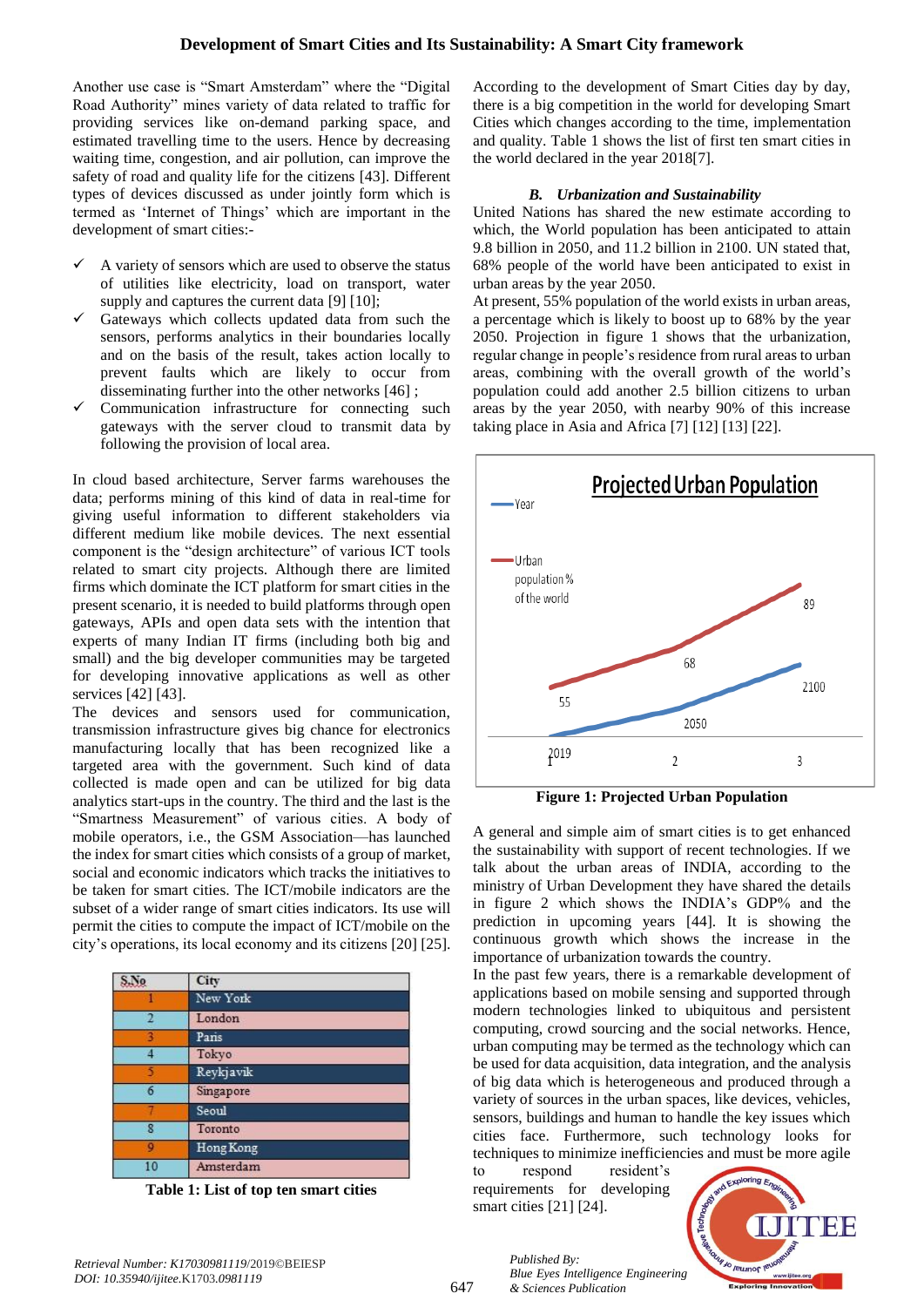| Authors(s)                                                                            | <b>Definitions</b>                                                                                                                                                                                                                                                                                                                                                                                                                                                     |
|---------------------------------------------------------------------------------------|------------------------------------------------------------------------------------------------------------------------------------------------------------------------------------------------------------------------------------------------------------------------------------------------------------------------------------------------------------------------------------------------------------------------------------------------------------------------|
| Giffinger, et al. [17]                                                                | "A city well performing in a forward-looking way in economy, people, governance,<br>mobility, environment, and living, built on the smart combination of endowments and<br>activities of self-decisive, independent and aware citizens."                                                                                                                                                                                                                               |
| Hollands [35]                                                                         | "A city that monitors and integrates conditions of all of its critical infrastructures,<br>including roads, bridges, tunnels, rails, subways, airports, seaports, communications,<br>water, power, even major buildings, can better optimize its resources, plan its preventive<br>maintenance activities, and monitor security aspects while maximizing services to its<br>citizens."                                                                                 |
| Harrison, Eckman, Hamilton,<br>Hartswick, Kalagnanam,<br>Paraszczak and Williams [36] | A city "connecting the physical infrastructure, the IT infrastructure, the social<br>infrastructure, and the business infrastructure to leverage the collective intelligence of the<br>city"                                                                                                                                                                                                                                                                           |
| <b>Natural Resources Defense</b><br>Council [37]                                      | "A city striving to make itself "smarter" (more efficient, sustainable, equitable, and<br>livable)"                                                                                                                                                                                                                                                                                                                                                                    |
| Toppeta <sup>[38]</sup>                                                               | A city "combining ICT and Web 2.0 technology with other organizational, design and<br>planning efforts to dematerialize and speed up bureaucratic processes and help to identify<br>new, innovative solutions to city management complexity, in order to improve<br>sustainability and livability."                                                                                                                                                                    |
| Washburn, Sindhu, Balaouras,<br>Dines, Hayes and Nelson [39]                          | "The use of Smart Computing technologies to make the critical infrastructure<br>components and services of a city-which include city administration, education,<br>healthcare, public safety, real estate, transportation, and utilities-more intelligent,<br>interconnected, and efficient"                                                                                                                                                                           |
| IBM $[41]$                                                                            | "Smart City is defined by IBM as the use of information and communication technology<br>to sense, analyze and integrate the key information of core systems in running cities"                                                                                                                                                                                                                                                                                         |
| Hall [12]                                                                             | Smart City is one of the urban centers of the future, environment friendly and proficient<br>since all the structures like energy, power, transportation, education, traffic, parking,<br>water, etc.---are designed, implemented and retained by applying electronics, superior<br>integrated sensors, materials and networks that are connected through computerized<br>systems containing databases, technologies for monitoring and decision-making<br>algorithms. |
| Yigitcanlar et al. [16]                                                               | Smart City is a very complex combination of art, culture, education, commerce, economy<br>and business which takes up recent technologies to enhance the efficiency level by<br>making use of functions related to urban infrastructure.                                                                                                                                                                                                                               |

**Table 2:** Proposed definitions of smart city adapted by different authors

# **II. LITERATURE REVIEW**

Various definitions for "smart cities" have been suggested, but the idea of better quality life is doubtful till now, and the relationship between smart technologies with better quality of life has not been yet recognized clearly. Table 2 summarizes eight definitions mostly based on different reviews done by Chourabi et al. [33], Cocchia [34] and other authors. Usually, description explains the characteristics of a "good" city only, while others give emphasis to the technology.



**Figure 2: Urban share of India's GDP**



*Published By:*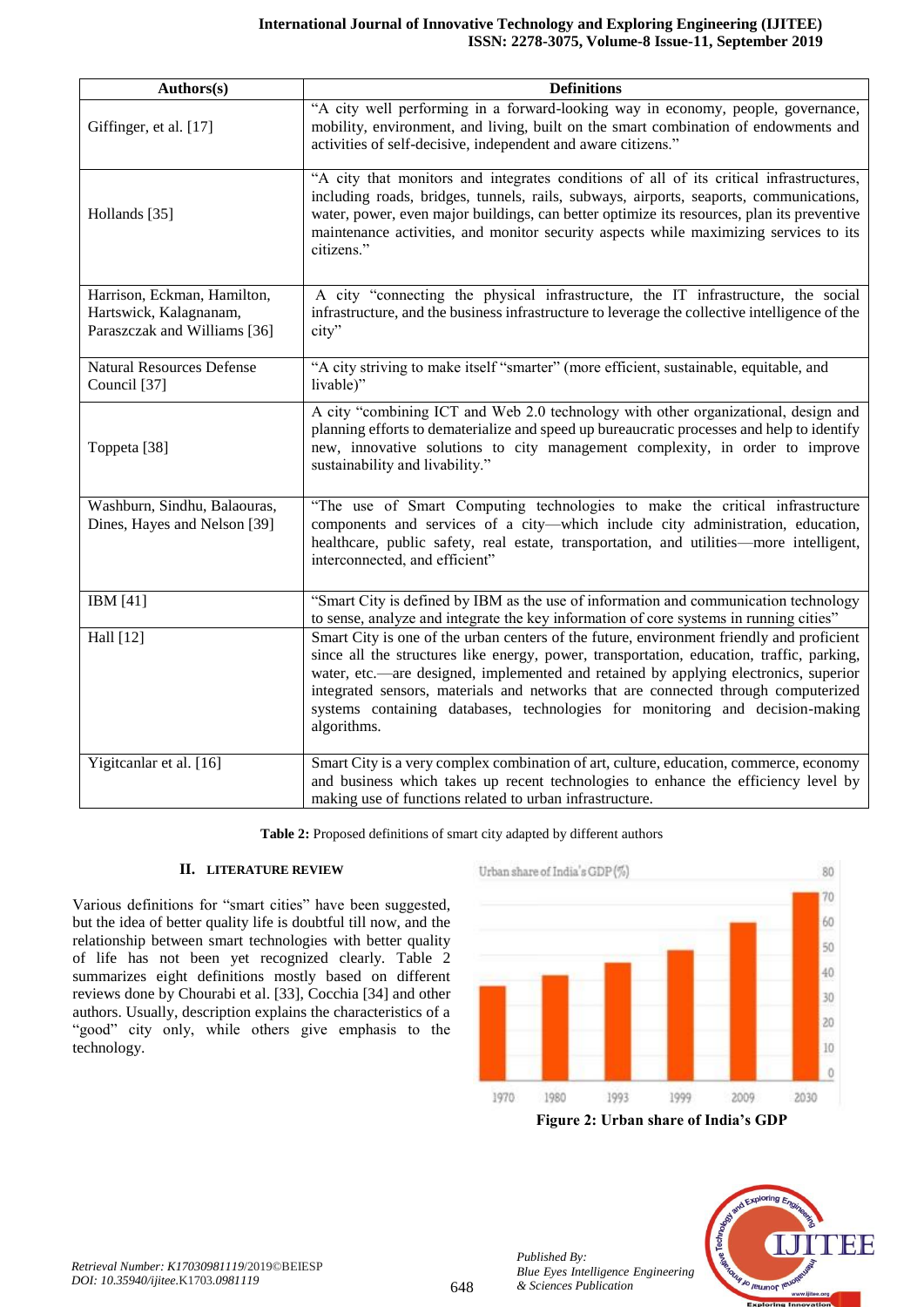Hollands [11] talked about various intricacies usually faced during establishment of "smart-city" model through the explanation of the unseen factors participated in the classification of smart cities. Hall [12] stated about the idea of "smart cities" that it is one of the urban centers of the future, environment friendly and proficient since all the structures like energy, power, transportation, education, traffic, parking, water, etc.—are designed, implemented and retained by applying electronics, superior integrated sensors, materials and networks that are connected through computerized systems containing databases, technologies for monitoring and decision-making algorithms.

Giffinger [14] stated that any smart city can be understood like a smart community where different elements like people, governance, environment, and economy are put together under smart infrastructure. In other words, residents of a city are the basic component of smart cities because they shape such a city by their constant participation and involvement. Due to such grounds, a smart population is accepted as a main component for smart cities; therefore the knowledge and the education are key strategies in smart cities [15]. Additionally, social infrastructures like social capital and the intellectual capital may be treated like fundamental components of smart cities for the reason that they link people and forms relationships among them [5]. Yigitcanlar et al. [16] talked about the idea of smart city that it is a very complex combination of art, culture, education, commerce, economy and business. Although there are different opinions, and findings while describing the smart city, it is obvious that any smart city takes up recent technologies to enhance the efficiency level by making use of functions related to urban infrastructure. A smart city also looks for providing the better "quality life" to their residents. Hence, the term "smart city" may be defined as:- "a city that is sustained based on highly intelligent ICTs and social networking; communication between people and things and things and things, which goes beyond time and space; convergence between ICT and real time; and convergence with other industries by which new value-added contents and services are constantly re-created accompanied by innovation of society as a whole, including work styles, lifestyles, culture, politics, and the economy". YU ZHENG et al.[1] discussed that the rapid growth of Urbanization has restructured the lives of so many people but also produced major issues, like congestion due to traffic, energy consumption, pollution and wastage of water. Urban computing focuses on handling such issues via using the variety of data which has been produced in different cities like traffic flow, human mobility, and geographical data. This concept links urban sensing, management of data, analytics on data, and providing services for constant improvement in people's lives and the environment. This computing is a kind of interdisciplinary field in which computer science meet up city-related fields like transportation, civil engineering, environment, economy and sociology in the context of urban spaces[7][11]. (Zheng et al., 2014) discussed about a four layered framework, that consists of:- (i) urban sensing, (ii) urban data management, (iii) data analytics, and (iv) service providing. The first layer that is the **"***urban sensing layer" which identifies the* people's mobility, for example routing activities in a network of city's road, by means of GPS based sensors or through their signals of mobile phones. They have also captured the contents posted by social media persons on

the internet.

In the second layer which is **"***data management layer"*, the mobility of human being and social media data are properly structured with few indexing structure which all together incorporates spatio-temporal information and texts, for the support of well-organized data analytics.

In the **"***data analytics layer"*, once an irregularity occurs, we are capable to discover the locations where people's mobility considerably varies with its origin patterns. In the **"***service providing layer"*, the locality and explanation of the anomaly will be sent to the nearby drivers, so that they may select a bypass. Apart from this, information will be transmitted to the transportation authority for scattering the traffic and diagnosing the anomaly [1]. They have suggested future directions for the researchers, which focuses on missing technologies or which has not been well studied like balanced crowd sensing, Skewed data distribution, Managing and indexing multimode data sources, Knowledge fusion, Exploratory and interactive visualization for multiple data sources, Algorithm integration and Intervention-based analysis and prediction. (Eiman Al Nuaimi et al. 2015) reviewed the big data applications for supporting smart cities. They discussed and compared various definitions of the smart city and big data, explored the opportunities, different issues, challenges and benefits of integrating the applications of big data for smart Cities [24]. (Edward Curry et al. 2016) presented important research contributions associated with the design and development of Infrastructure, Services and Applications for the Smart City and Urban context [23]. (Chang et al. 2018) discussed about the available approaches for the assessment of smart and sustainable cities, by describing the core aspects, limitations, strengths and discussed the potential contribution of a knowledge-based urban development strategy for the successful promotion of smart and sustainable cities, presented in a proposed conceptual framework.

## *A. What is needed for smart cities to be sustainable?*

**Sustainability:** M.Sethi [2] discussed that the Smart Cities may be considered as a logical view to understand the issues related to sustainable urbanization as the essential goal. Sustainability must be more flexible and adaptive with the law of nature. Decentralized act in the services of municipality, waste management, waste water management, traffic management, and the involvement of people could bring bigger benefits in place of having a centralized control on data. One of the key highlights of the government was to develop smart cities in all over the country. The objective was to make cities smart by using technology that would help a city self sustainable, remain future proof and offer the best services to its dwellers. Creating enough smart cities across the country would also help stop the mass migration from rural areas to some prominent metros in search for employment, better living and other facilities like education, healthcare etc. However, just deployment of some technologies on to the existing cities would not help the mission. "For sustainable urbanization, cities need to adopt a framework that is socially equitable, economically viable and environmentally sustainable," feels Cisco, the US based technology major which has been playing a critical role in

developing smart cities in India, in association with other partners [19] [24].

*& Sciences Publication* 

*Published By:*

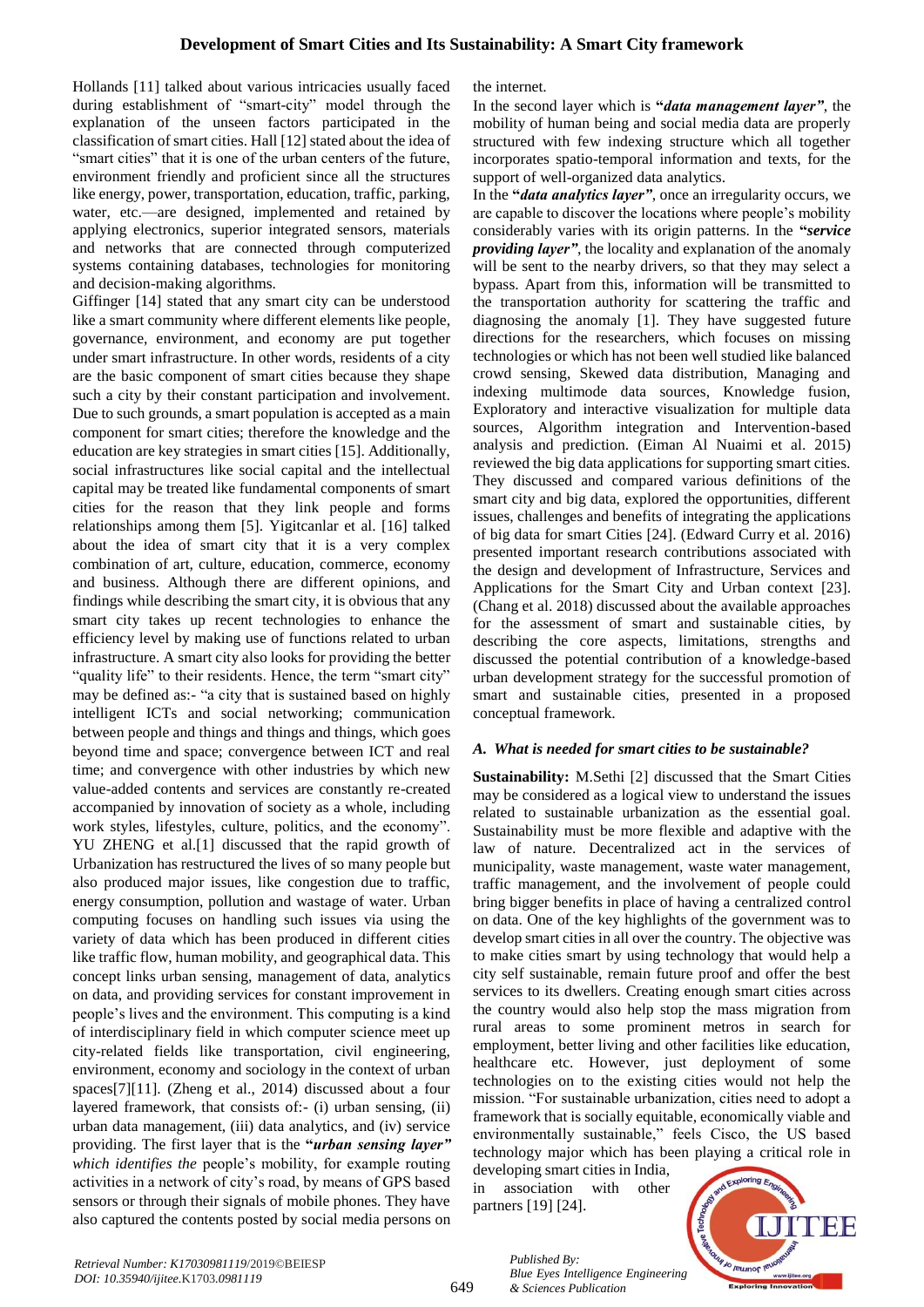Figure 3 shows the comparative growth of urban over rural population in the world [45]. We can see in the figure that after 2006 there is a tremendous change in the sustainability of urbanization.



Figure 3: Urban and Rural population of the world

## *B. Smart city Principle*

For getting better understanding we can see that the principle of smart city operates on a 4-step process as described in the figure 4:-

## **1) Data Capturing**

Smart devices are the foundation for capturing the data. For example, sensors beside roads may gather information related to traffic congestion and the condition of road, and smart meters established in many houses and offices may monitor electricity and water consumption dynamically. Current advancements in technology and the falling price of devices made it feasible to install millions of devices in the cities. Such devices may act as a backbone for a smart city [30] [42].

## **2) Communication**

Smart devices have the data which requires to be transmitted among the servers and the control centers. A smart city requires a communication layer which makes easy communication and links different devices which ensures interoperability, integrity, safety, scalability and privacy. Any communication strategy should involve various IT vendors, service providers, communication infrastructure providers and city governments [26] [42].

## **3) Analysis**

Data is accumulated centrally and when it is done, the smart city requires making sense of it for preparing insights which can be applicable. Such "data crunching" usually needs algorithms and computer systems which are proficient in data processing and converted it into intelligence. For instance, data collected from the traffic sensors may point out congestion in a specific locations, and other routes may be suggested to the passengers [38] [42].



Figure 4: Smart City Principal- A layered approach

#### **4) Act**

The last step is for utilizing such analysis for decision making. For example, a wide-range database related to the medical records of the patient collected by the hospitals in electronic form could be utilized to establish a strategic healthcare system based on citizen's demand of medical services [42].

## **III. FRAMEWORK AND METHODOLOGY**

After reviewing different papers containing the keyword "smart city", "sustainability", "urbanization", "technologies", "IoT", etc. we found that there are different basic blocks for developing smart cities from which some plays important role as a pillar.

According to our study, we can summarize the review with major pillars for smart cities which are: - Education, healthcare, transport, building, telecom, tourism, public safety, utilities and energy which has been shown in figure 6. We have presented these pillars of smart cities as a three layered framework to show the different relationship among the entities involved. We can understand this framework with a layered approach in detail. In figure 6, a proposed framework has been given, in which we have named the **first layer** as **"Technology"** from the bottom, which includes the recent technologies involved in smart city development. Basically technology is focusing on the collection of various technologies which is being used in the current scenario. In our framework, it is providing the support to the basic pillars of smart city. **Second layer** is **"Major Pillars of smart city**" which must be focused as the major part and required to be implemented for the development of the smart city. **Third layer** is the "**Society"** which includes the citizens also. All the major pillars affect the society directly or indirectly. Now we can understand the framework in detail in the next sub section.

## *A. Layer 1: Technology*

*Published By:*

*& Sciences Publication* 

Peer-to-Peer connectivity and communication are the main factor for every aspects related to smart cities. This is the necessity of the city to get established reliable, high speed, and large capacity networks.

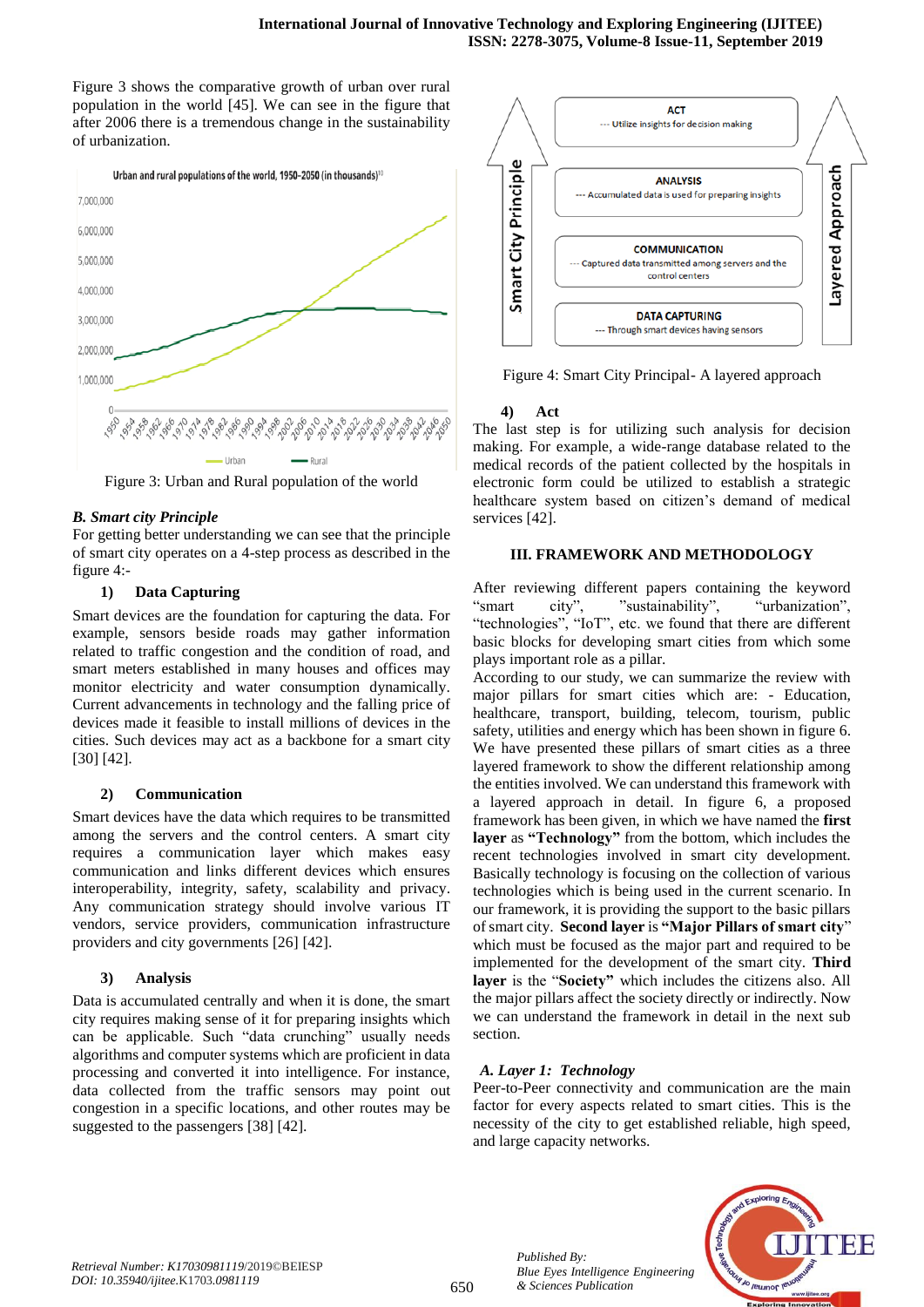# **Development of Smart Cities and Its Sustainability: A Smart City framework**

#### **Internet access via Broadband and Wi-Fi**

Smart-city concept requires high speed connectivity everywhere and Wi-Fi networks with high bandwidth. Such network supports in the tracking of consumer internet usage, as well as machine-to-machine and machine-to-human communications (collectively termed as the "Internet of Things") on which smart city depends upon. According to the estimate made by CISCO, 50 billion devices will be connected via internet globally by the year 2020, which will require high speed and robust network infrastructure [1] [23].



Figure 5: Technologies involved in IoT

The first layer of the proposed framework is "Technology". Figure 5 shows the different technologies which have been involved for the development of smart cities with the support of IoT [43]. These technologies include the recent technologies also. It helps in achieving and maintaining the sustainability of smart city.

## *B. Layer 2:- Major Pillars of Smart City*

In figure 6, the second layer is representing the different pillars of smart city which are connected to the third layer. Third layer is representing the society which gets directly affected with the development.

# *1) Healthcare*

With the continuous change in lifestyles and the conditions of environment during the past few years, is related with the increase in occurrence of several chronic diseases. Rapid growths in the population, increasing costs and tightening budgets are pressurizing cities' healthcare infrastructures across the world [40] [42].



Figure 6: Three layered framework for smart city

## **a)Tele-medicine**

Services like Tele-medicine or remote healthcare is carried out through off-locations. Usually services consist of tele-consultation and tele-diagnosis that allows the experts to carry out diagnostics by medical devices from remote location. Telemedicine permit nurses to observe the patients suffering from chronic diseases remotely (tele-monitoring) and permit doctors for doing the surgeries remotely with complicated and advanced mechanical tools and communication tools. The University of Kansas founded a Center for Telemedicine and Tele-health and now it has more than 100 telemedicine sites across the state [40] [42].

## **b) Analytics on Healthcare**

The huge quantity of data captured related to healthcare may be employed for improving the quality of healthcare and minimize the costs. Hospitals and government both can use predictive analysis to evaluate the risk of patient for specific diseases. Cities are free to take decisions based on the residents' EHRs. For example, Emory University Hospital in the United States performs advanced analytics to make improved healthcare available for the patients [40] [42].

## **c) Consolidated digital health records**

A paper based record can be replaced with Electronic Health Records (EHR) and it should enable the patients and doctors to refer their history completely like previous diagnoses, pathology tests, doctor's prescriptions and the treatments. The use of combined EHR systems in smart cities can work across every hospitals, clinics and government agencies which makes healthcare services correct and more proficient. The eHealth Ontario programme in Canada is the example of a government body which is enabling the doctors and health care providers to get establish and maintain EHRs for all the 13 million residents of Ontario's [40] [42].

# **2)** *Ease in Transportation*

*Published By:*

*& Sciences Publication* 

Transportation and mobility can be considered as the key issues for cities around the world. Residents of the city rely on the transportation systems to travel and utilizing it to transfer fundamental goods [1] [42].

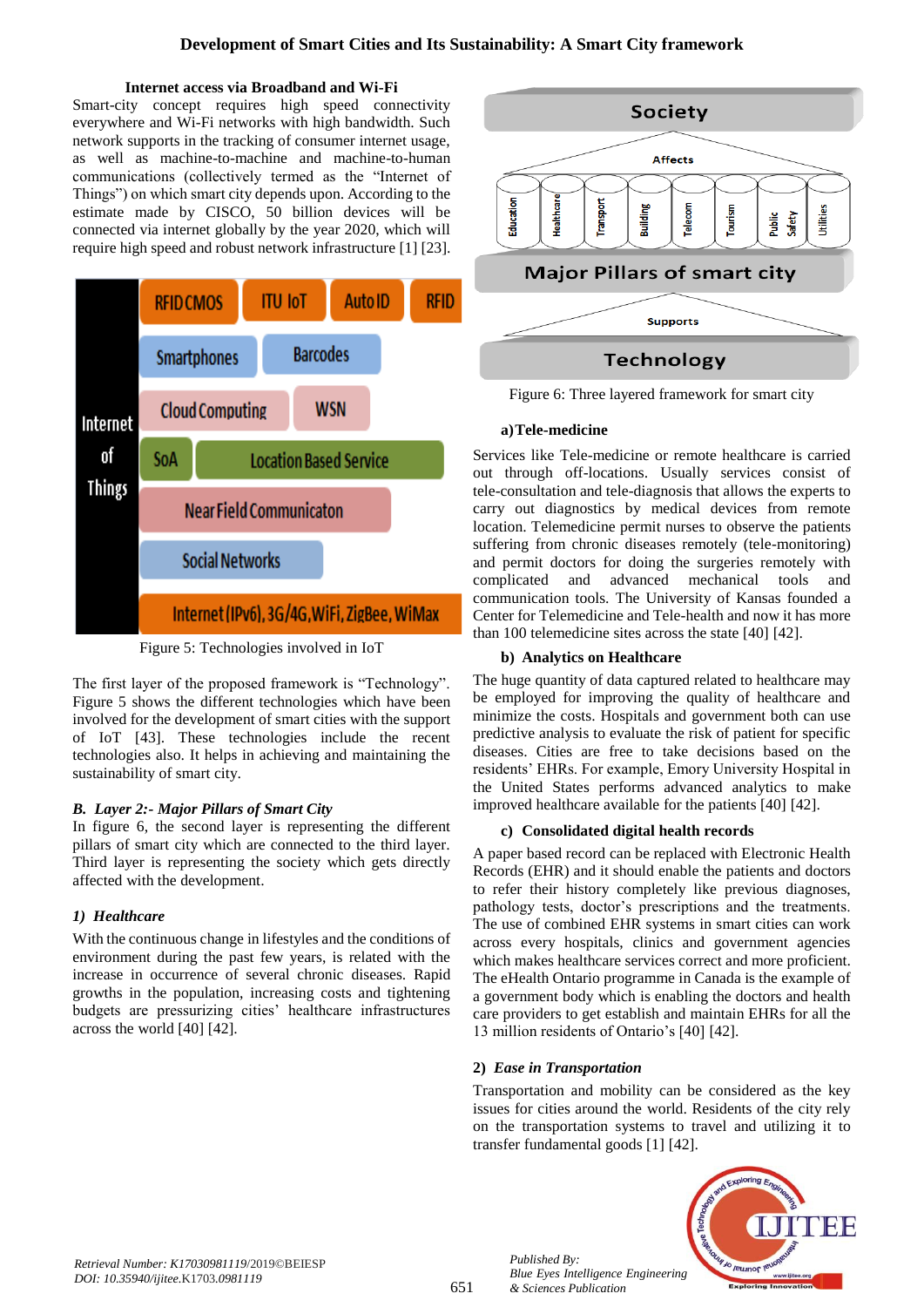## **a) Ease in Smart parking**

Various sensors based on wireless technology, are embedded in different parking locations which detects whether the spaces for parking are vacant or occupied. Such data is passed on to a central system that can send that data to the smart phones of users who are looking for parking spaces. "MobyPark" in the Netherlands and "Parker" by Street line in "New York City" are the current examples.

## **b) Ease in traffic routing**

In order to handle the traffic congestion, smart sensors and the signals which are positioned in and alongside the road may be utilized to identify the flow of traffic. A system at the Back-end analyzes the flow of traffic and find out the best intervals for traffic signals. "Apps" installed on smart phones gives regular updates to passengers about the traffic. The "TrafiCam" x-stream system in Moscow is one of the best examples for the implementation of smart traffic signal solution [42].

## **c) Ease in infrastructure planning**

The huge amount of data is captured from mobile phones, different sensors used for traffic, various smart cards, and the sensors used for parking by the planners of city infrastructure. Such data may be utilized for forecasting, simulations and predictive modeling for planning the development of infrastructure. For example, Singapore Land Transport Authority's (LTA) Planet warehouse is used to make transport policies [40] [42].

## **d) Ease in Transportation**

A variety of challenges are faced by the people in transportation. Developing cities come across congestion and the delay in journey which is caused by overloaded and heavy traffic, while other cities which are not so developed suffer from ageing infrastructure day by day. The infrastructure for the transportation requires several years to build as it is capital intensive [40] [42].

# *3) Building*

# **a) BMS-Building Management System**

Data is utilized by a centralized building management system (BMS) which acts upon typical analytics. Enhanced BMS gain knowledge of and even offer predictive preferences for various parameters such as temperature, light and other services. It may include the following:-

**Water Management System (WMS)** which monitors and deal with the usage of water by reducing wastage of water by leakages. WMS predict the pattern of restroom traffic and the pattern of water usage for finding out the need of water and the generation of waste water.

**Energy Management Systems (EMS)** which tracks the usage of energy within the building detect and eliminate the wastage of energy by the proficient management of environment control, security and lighting systems.

**Security Automation Systems (SAS)** and Fire Automation Systems (FAS) which contains the alarm system for anti-theft security, surveillance systems, access control, fire monitoring and response systems.

**Centralized Lighting Control Systems (LCS)** which manages light system and enables daylight harvesting programmes which can reduce energy consumption of illumination, utilizing the data like shade position, light intensity and the position of sun [30] [34] [42].

# *4) Tourism*

As an end-user based on internet services, ICT (Information and Communication Technology) may be utilized as a tool for prediction to develop and organize tourism destinations in a proper way. "Tourist tracking system" could be the example of this which could assist to manage the services of transport lined with the tourists. For example, Stockholm makes use of a kind of vehicle tracking system that optimizes the services of transport across the tourist areas. Devices like Near Field Communication (NFC) tags may assist the tourists to locate their point of interest which are nearby their location. Multilingual applications may be used for informing the tourists regarding their respective route and recommend variety of tour packages accordingly. In Paris, sensors were implemented besides the monuments as well as a device was installed in the year 2012 with one application which would be utilized to convey the tourists related to the monument's history whereas they sailed on a barge beside the Seine [42][43].

# *5) Public Safety*

Major objective of the Public safety includes prevention and protection of the general public from everything which could cause danger, be it natural or man-made. The speedy growth in the development of technology has increased the number of options to new variety of crime, especially on cyber platforms [40] [42]. It is the responsibility of the government to make sure that the important departments (like the emergency medical services, police, fire department or cyber cells) must be laid down to fulfill these basic public requirement.

# *Integration and Access of multiple data sources*

With the use of multiple CCTV cameras and other types of optical based sensors and devices installed in different locations, data can be captured from a broad variety multiple sources and may be integrated to prepare a base of systematic information for enhancing the protection of public. A suburb of Paris popularly known as Drancy, has implemented a network of fiber with the addition of around 300 CCTVs for city surveillance purpose. It has aided in increasing the effectiveness significantly with a huge amount of data which is being collected and processed in digital format regularly and utilized for the surveillance purpose.

# *6) Utilities*

# **a) Smart Water**

The world's most valuable resource on earth is "Water". Most of the modern cities are facing issues related to water, like declining quality of water, water shortage, etc. Different water sensors all over the city can be used to measure the flow rate of pipes at various parts in the water pipe system to identify the number of leakage which may occur. Apart from this, other sensors may examine the quality of water like pH level, conductivity of water, oxidation reduction potential in water, dissolved oxygen and turbidity in hard-to-access locations. Such sensors may transmit the data through cellular or ZigBee standard networks to a central system. The central water management system (CWMS) may utilize the data which is collected from different sensors to identify leakages and the pollution created by water. The data may indicate different issues related to pipes, chemical spills,



*Blue Eyes Intelligence Engineering & Sciences Publication* 

*Published By:*

652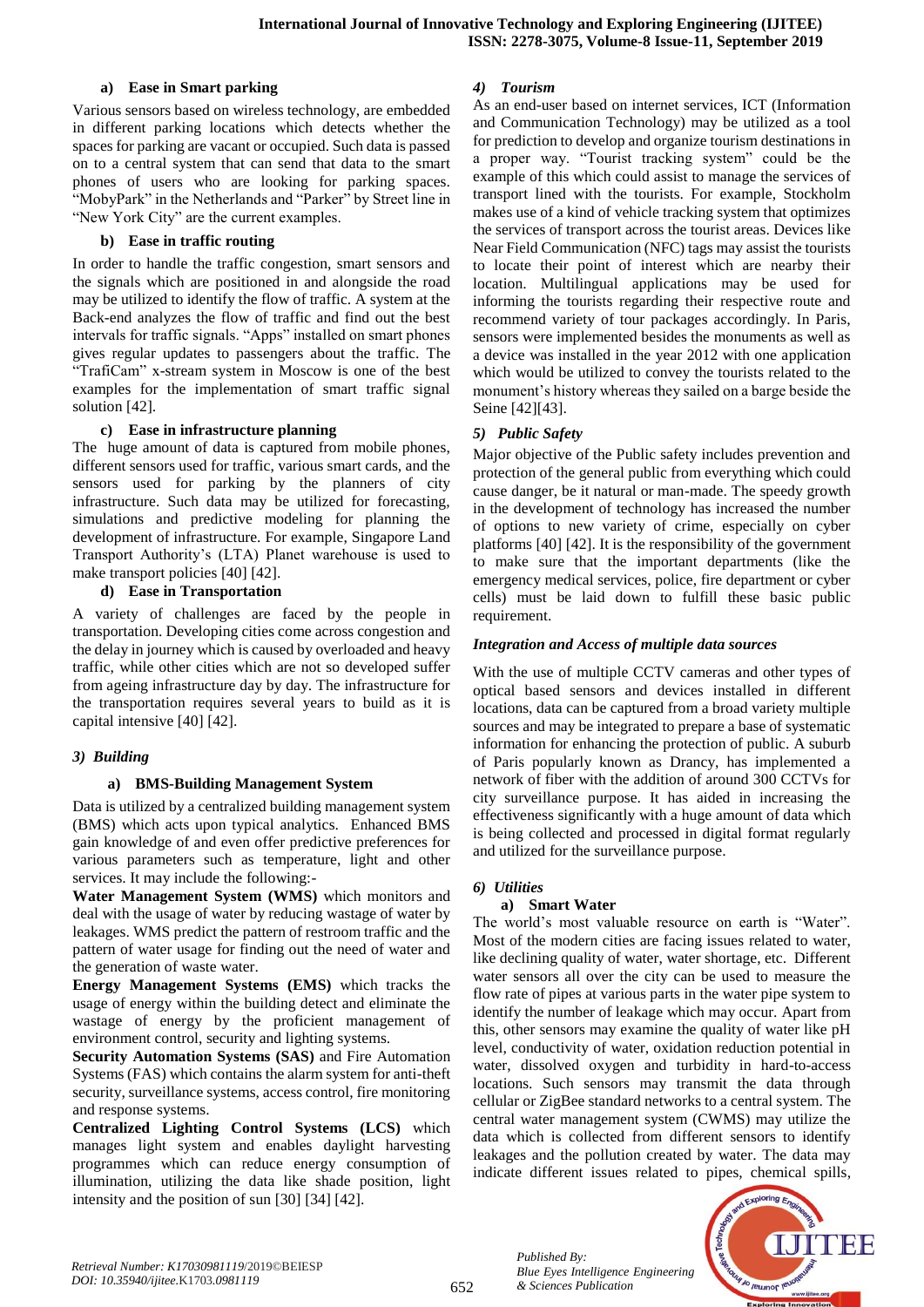treatment plant issues or the performance of water sanitization systems [34][42].

Variety of smart water meters may be installed in every household, which permits the people to monitor their consumption of water in real life and can match their usage with their nearby neighbors. Smart water meters also transmit the information related to the usage of water to the authorities of water for facilitating the billing procedure and replacing the manual meter reading procedure [10].

#### **b) Smart Energy**

The most fundamental and vital resource of a city is "Energy". Cities have not only to offer the increased demand of energy, although they also require making the sources of energy more *environmentally friendly. "Smart energy" initiative is the implementation of smart grids and smart meters in different cities.* Smart meters for electricity is implemented which are based on sensors and they monitors energy consumption in real life and provides the information of consumers on their patterns of usage. Smart meters established in every home, factory and offices transmit such information related to the usage in real-time to smart grids [42].

#### **7) Smart Education**

Various countries are now establishing the recent technologies in the school curriculum too which helps in providing ease for handling the burden of educators, allowing them to emphasize on what they can do best. Enhancement in technologies gives a lot of advantages. The teachers and the Students may get benefited from improved ease of access, motivation, association and time efficiency with the help of suitable tools [21] [42].

#### **a) Accessibility**

With the implementation of smart education system (SES). increased information accessibility may occur anywhere and anytime because of efficient interconnection achieved by recent technologies which may also include the cloud computing concept. For example, North Carolina State University offers access 24 by 7 to different study materials and various available resources for schools and different colleges among the whole state by its central shared server. Teachers and Students may customize their content according to their personal learning needs through specific pages [22] [43].

#### **b) Collaboration**

The system which is known as "smart education" may offer access to everyone for same content. The system may be utilized for making the communication with the students, offering on the spot feedback, tips, results and educational content.

For example, the University of Nebraska uses collaborative technology for enhancing the flexibility and efficiency of the students and which also contains pre recorded video lectures, remote class sessions and peer discussions. Increasing access for the professors with "virtual office hours" assists to get better communication among students and faculty [42].

#### **c) Motivational**

To make the class more interesting, multimedia resources have been integrated which helps to make learning more interesting and motivating the students for learning. In Australia, various educational institutions have created

interactive learning environments for making learning more interesting and more connected [21] [42].

#### **d) Improved Time efficiency**

The concept of smart education systems (SES) does not require the presence of students at the same place and at the same time for attending the lectures of a teacher. In North Carolina, at present students may gain knowledge from the professors, and other various guest lecturers across the world by interacting them one to one in the university's recent "virtual lecture hall," which is supported by a "Cisco Tele Presence system" [21] [42].

#### **e) Use of Tools**

SES provides various tools for collecting and submitting precise data, such as projects, grade, essays and other participation in various activities. The system may present significant information related to student's activities. Parents/guardians and Teachers may utilize the data to evaluate, manage the output and the effectiveness of educational progress related to the students. (Miguel J. et al. 2016) Recent advancement in various communication medium, devices, technologies and applications of social computing are offering recent urban sensing and management opportunities. Smart-phones and mobile platforms allows proper and exact tracing of information related to the world and other physical activities related to citizens by getting the benefits of those people who are willing to work in partnership towards a constant data harvesting process, known as crowd sensing. From a social perspective specially the knowledge society, it is the necessity to recognize those people, who are willing to participate in urban sensing tasks and to plan good incentives for their participation, rewards not only in monetary terms but also social ones[21] [22].

## **IV. CONCLUSION AND FUTURE WORK**

Urban computing can be understood as an interdisciplinary science, which explores how real-time technologies can assist the people to understand their cities better, as well as considering possibilities that how such technologies can improve their cities. Crowd sensing is the major area for the research to work upon.

Urban Computing has modernized the lives of many people but also produced major challenges, like traffic congestion, energy consumption, and pollution. Three layered framework given in this paper is sufficient to understand the concept of smart city and its sustainability. There are several issues related to energy and wastage of water which can be handled in future work. To handle the issues related to the energy optimization and the water usage, further work can be done.



*Retrieval Number: K17030981119*/2019©BEIESP *DOI: 10.35940/ijitee.*K1703*.0981119*

*Published By:*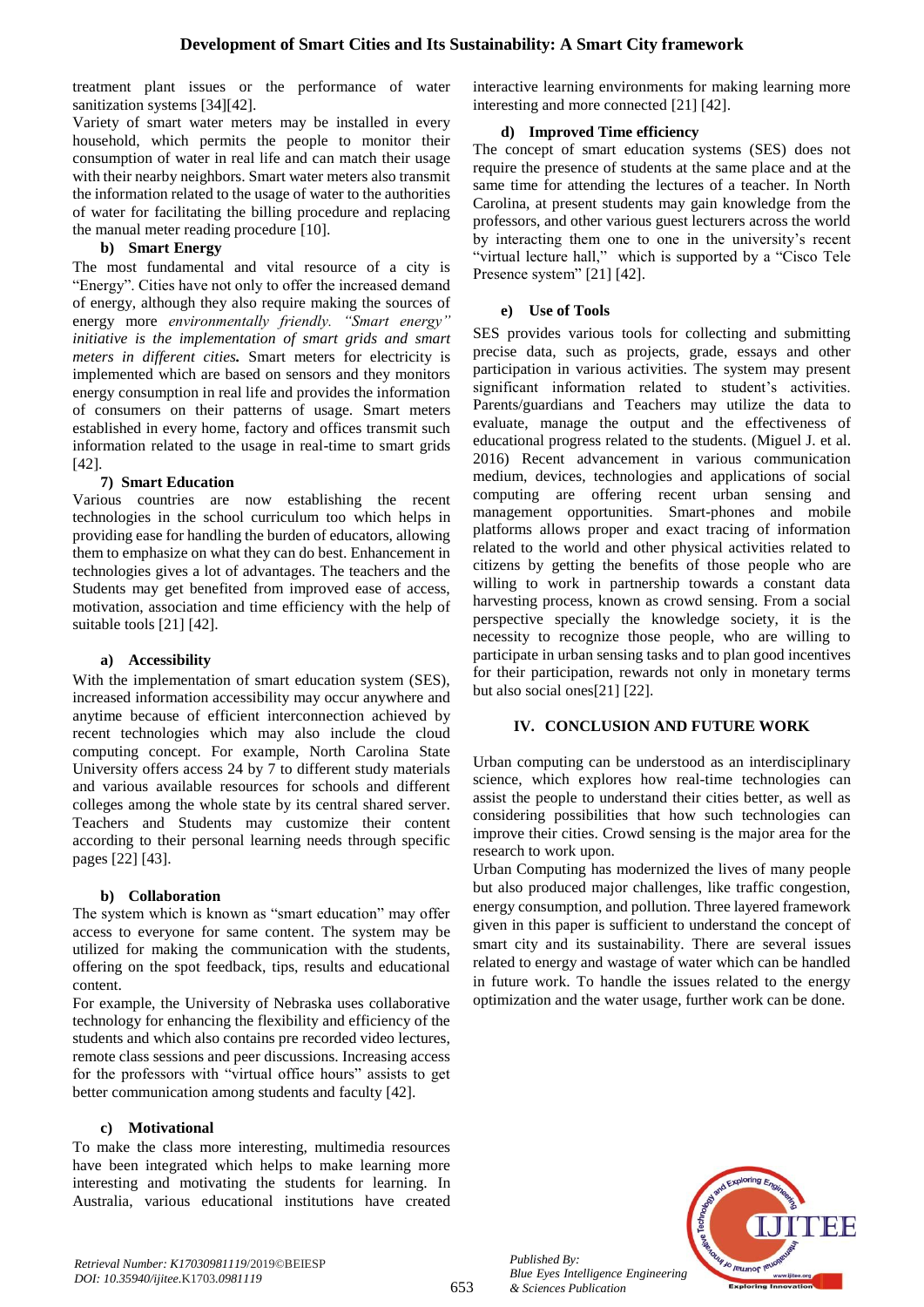#### **International Journal of Innovative Technology and Exploring Engineering (IJITEE) ISSN: 2278-3075, Volume-8 Issue-11, September 2019**

#### **REFERENCES:**

- 1. Yu Zheng, Licia Capra, Ouri Wolfson, Hai Yang, Urban Computing: Concepts, Methodologies, and Applications, ACM Transactions on Intelligent Systems and Technology, Vol. 5, No. 3, Article 38, Publication date: September 2014
- 2. Mahendra Sethi (2015), Smart Cities in India: Challenges and Possibilities to attain Sustainable Urbanisation
- 3. Yigitcanlar, T. (2015). Smart cities: an effective urban development and management model? Australian Planner, 52(1), 27–34.
- 4. Angelidou, M. (2014). Smart city policies: A spatial approach. Cities, 41, S3–S11.
- 5. Alawadhi, S.; Aldama-Nalda, A.; Chourabi, H.; Gil-Garcia, J.R.; Leung, S.; Mellouli, S.; Nam, T.; Pardo, T.A. Scholl, H.J.;Walker, S. September. Building understanding of smart city initiatives. In Proceedings of the International Conference on Electronic Government, Kristiansand, Norway, 3–6 September 2012; pp. 40–53.
- 6. Angelidou, M. (2015). Smart cities: A conjuncture of four forces. Cities, 47, 95–106.
- 7. Ahvenniemi, H., Huovila, A., Pinto-Seppä, I., & Airaksinen, M. (2017). What are the differences between sustainable and smart cities? Cities, 60, 234–245.
- 8. Kondepudi, S. N. (2014). Smart sustainable cities analysis of definitions. The ITU-T focus Group for Smart Sustainable Cities, United Nations, Washington.
- 9. Cocchia, A. (2014). Smart and digital city: A systematic literature review. In Smart city (pp. 13–43). Berlin: Springer.
- 10. Goonetilleke, A., Yigitcanlar, T., Ayoko, G., & Egodawatta, P. (2014). Sustainable urban water environment: Climate, pollution and adaptation. Cheltenham: Edward Elgar.
- 11. Hollands, R.G. Will the real smart city please stand up? Intelligent, progressive or entrepreneurial? City 2008, 12, 303–320.
- 12. Hall, R.E.; Bowerman, B.; Braverman, J.; Taylor, J.; Todosow, H.; Von Wimmersperg, U. The Vision of a Smart City; Brookhaven National Lab: Upton, NY, USA, 2000.
- 13. Bakıcı, T.; Almirall, E.; Wareham, J. A smart city initiative: The case of Barcelona. J. Knowl. Econ. 2013, 4, 135–148.
- 14. Giffinger, R.; Gudrun, H. Smart cities ranking: An effective instrument for the positioning of the cities? ACE Archit. City Environ. 2010, 4,  $7-26$
- 15. Florida, R. Cities and the Creative Class; Routledge: Abingdon, UK,  $2005$ ; pp.  $1-17$ .
- 16. Yigitcanlar, T.; Kamruzzaman, M.; Buys, L.; Ioppolo, G.; Sabatini-Marques, J.; Costa, E.; Yun, J. Understanding 'smart cities': Intertwining development drivers with desired outcomes in a ultidimensional framework. Cities 2018.
- 17. Giffinger, R.; Fertner, C.; Kramar, H.; Kalasek, R.; Pichler-Milanovi´c, N.; Meijers, E. Smart Cities: Ranking of European Medium-Sized Cities; Center of Regional Science (SRF): Vienna, Austria, 2007.
- 18. Komninos, N. (2016). Smart environments and smart growth: Connecting innovation strategies and digital growth strategies. International Journal of Knowledge-Based Development, 7(3), 240–263.
- 19. Dhingra, M., & Chattopadhyay, S. (2016). Advancing smartness of traditional settlements-case analysis of Indian and Arab old cities. International Journal of Sustainable Built Environment, 5(2), 549–563.
- 20. Kramers, A., Höjer, M., Lövehagen, N., & Wangel, J. (2014). Smart sustainable cities–exploring ICT solutions for reduced energy use in cities. Environmental Modelling & Software,56, 52–62.
- 21. Miguel J. Torres-Ruiz (2016), Urban Computing and Smart Cities Applications for the Knowledge Society, 113-119.
- 22. www.financialexpress.com/archive/icts-and-smart-cities/1280196/
- 23. Edward Curry, Schahram Dustdar, Quan Z. Sheng and Amit Sheth(2016), Smart cities – enabling services and applications,1-3.
- 24. Kunzmann, K. R. (2014). Smart cities: A new paradigm of urban development. Crios, 4(1), 9–20.
- 25. Lara, A., Costa, E., Furlani, T., & Yigitcanlar, T. (2016). Smartness that matters: Comprehensive and human-centred characterisation of smart cities. Journal of Open Innovation, 2(8), 1–13.
- 26. Lee, J. H., Hancock, M. G., & Hu, M. C. (2014). Towards an effective framework for building smart cities: Lessons from Seoul and San Francisco. Technological Forecasting and Social Change, 89, 80–99.
- 27. Marsal-Llacuna, M. L., & Segal, M. E. (2016). The Intelligenter method (I) for making "smarter" city projects and plans. Cities, 55, 127–138.
- 28. Neirotti, P., De Marco, A., Cagliano, A. C., Mangano, G., & Scorrano, F. (2014). Current trends in smart city initiatives: Some stylised facts. Cities, 38, 25–36.
- 29. Vanolo, A. (2014). Smartmentality: The smart city as disciplinary strategy. Urban Studies, 51(5), 883–898.
- 30. Yigitcanlar, T., & Lee, S. H. (2014). Korean ubiquitous-eco-city: A smart-sustainable urban form or a branding hoax? Technological Forecasting and Social Change, 89, 100–114.
- 31. Yigitcanlar, T., & Teriman, S. (2015). Rethinking sustainable urban development: Towards an integrated planning and development process. International journal of Environmental Science and Technology, 12(1), 341–352.
- 32. Evelin Priscila Trindade, Marcus Phoebe Farias Hinnig, Eduardo Moreira da Costa, Jamile Sabatini Marques,Rogério Cid Bastos and Tan Yigitcanlar, (2017). Sustainable development of smart cities: a systematic review of the literature.Journal of Open Innovation: Technology, Market and Complexity.1-14.
- 33. Chourabi, H.; Nam, T.; Walker, S.; Gil-Garcia, J.R.; Mellouli, S.; Nahon, K.; Pardo, T.A.; Scholl, H.J. Understanding smart cities: An integrative framework. In Proceedings of the 2012 45th Hawaii International Conference on System Science (HICSS), Maui, HI, USA, 4–7 January 2012; pp. 2289–2297.
- 34. Cocchia, A. Smart and digital city: A systematic literature review. In Smart City; Springer: Berlin, Germany, 2014; pp. 13–43.
- 35. Hollands, R.G.Will the real smart city please stand up? City 2008, 12, 303–320.
- 36. Harrison, C.; Eckman, B.; Hamilton, R.; Hartswick, P.; Kalagnanam, J.; Paraszczak, J.;Williams, P. Foundations for smarter cities. IBM J. Res. Dev. 2010, 54, 1–16.
- 37. Natural Resources Defense Council. What Are Smarter Cities? Available online: http://smartercities.nrdc.org/about (accessed on 13 May 2018)
- 38. Toppeta, D. The smart city vision: How innovation and ict can build smart, "livable", sustainable cities. Innov. Knowl. Found. 2010, 5, 1–9.
- 39. Washburn, D.; Sindhu, U.; Balaouras, S.; Dines, R.A.; Hayes, N.; Nelson, L.E. Helping cios understand "smart city" initiatives. Growth 2009, 17, 1–17.
- 40. Eiman Al Nuaimi, Hind Al Neyadi, Nader Mohamed and Jameela Al-Jaroodi, Application of big data to smart cities, Springer 2015; pp.  $1 - 15$ .
- 41. IBM. Smarter Thinking for a Smarter Planet; IBM: Armonk, NY, USA, 2010
- 42. [https://assets.kpmg/content/dam/kpmg/pdf/2016/04/Dubai-a-new-para](https://assets.kpmg/content/dam/kpmg/pdf/2016/04/Dubai-a-new-paradigm-for-smart-cities-uae.pdf) [digm-for-smart-cities-uae.pdf](https://assets.kpmg/content/dam/kpmg/pdf/2016/04/Dubai-a-new-paradigm-for-smart-cities-uae.pdf)
- 43. Li Da Xu (Senior Member, IEEE), Wu He, Shancang Li, Internet of Things in Industries: A Survey, IEEE Transactions on Industrial Informatics, 2014, pp.1-11
- 44. <https://graphspro.wordpress.com/2015/09/25/india-gdp-urban-share/>
- 45. United Nations Department of Economic and Social Affairs, Population Division, World Urbanization Prospects (2014 revision)
- 46. D.N.Gupta and R.Kumar, "Lightweight cryptography: An IoT perspective," Int. J. Innov. Technol. Explor. Eng., vol. 8, no. 8, pp. 700–706, Jun. 2019.



*Published By:*